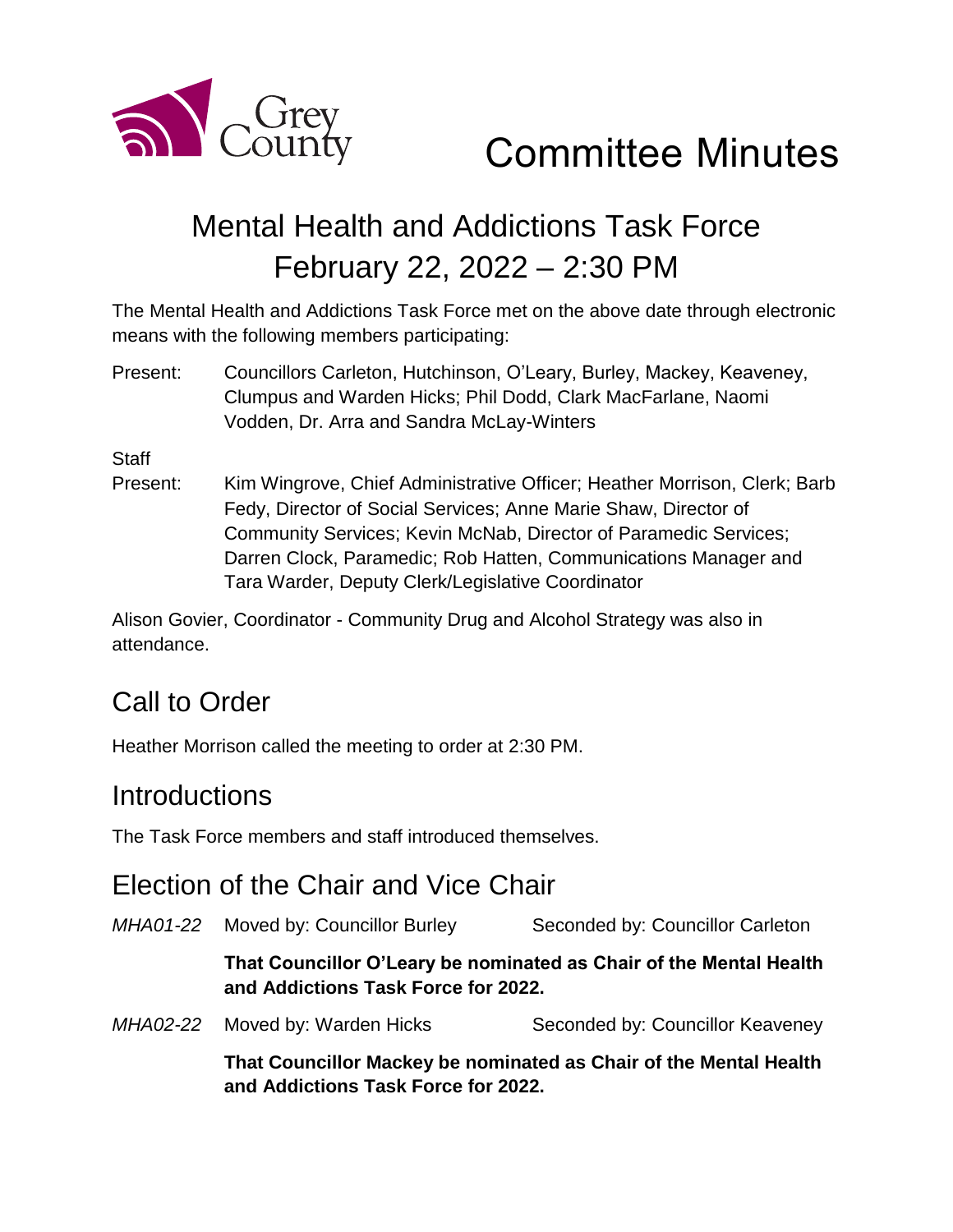On motion by Councillor Hutchinson, nominations closed.

Councillor O'Leary accepted the nomination.

Councillor Mackey declined the nomination.

Councillor O'Leary was acclaimed chair of the task force for 2022.

Heather Morrison then called for nominations for Vice Chair.

*MHA03-22* Moved by: Councillor Carleton Seconded by: Councillor Hutchinson

#### **That Councillor Mackey be nominated as Vice Chair of the Mental Health and Addictions Task Force for 2022.**

On motion by Councillor Burley, nominations closed.

Councillor Mackey accepted the nomination ad was acclaimed Vice Chair of the task force for 2022.

Councillor O'Leary then assumed the Chair.

## Declaration of Interest

There were no declarations.

## Reports

#### Terms of Reference

Kim Wingrove noted that the Terms of Reference were in the agenda package and have been presented to Council, however they are open for discussion by this task force as well. She outlined the key points of the document.

It was suggested that there is a need to be open to looking at larger structural issues and recognize that although services are available, it is a complex issue with many layers.

Chair O'Leary suggested that a further objective be added to the Terms of Reference, being to lobby the Province to create and implement a mandatory course in mental health and addictions education beginning in grade 7 and continuing through grades 8 and 9. The Task Force noted that this could be captured under the workplan document.

Minor administrative changes will be made to the Terms of Reference.

*MHA04-22* Moved by: Councillor Burley Seconded by: Councillor Mackey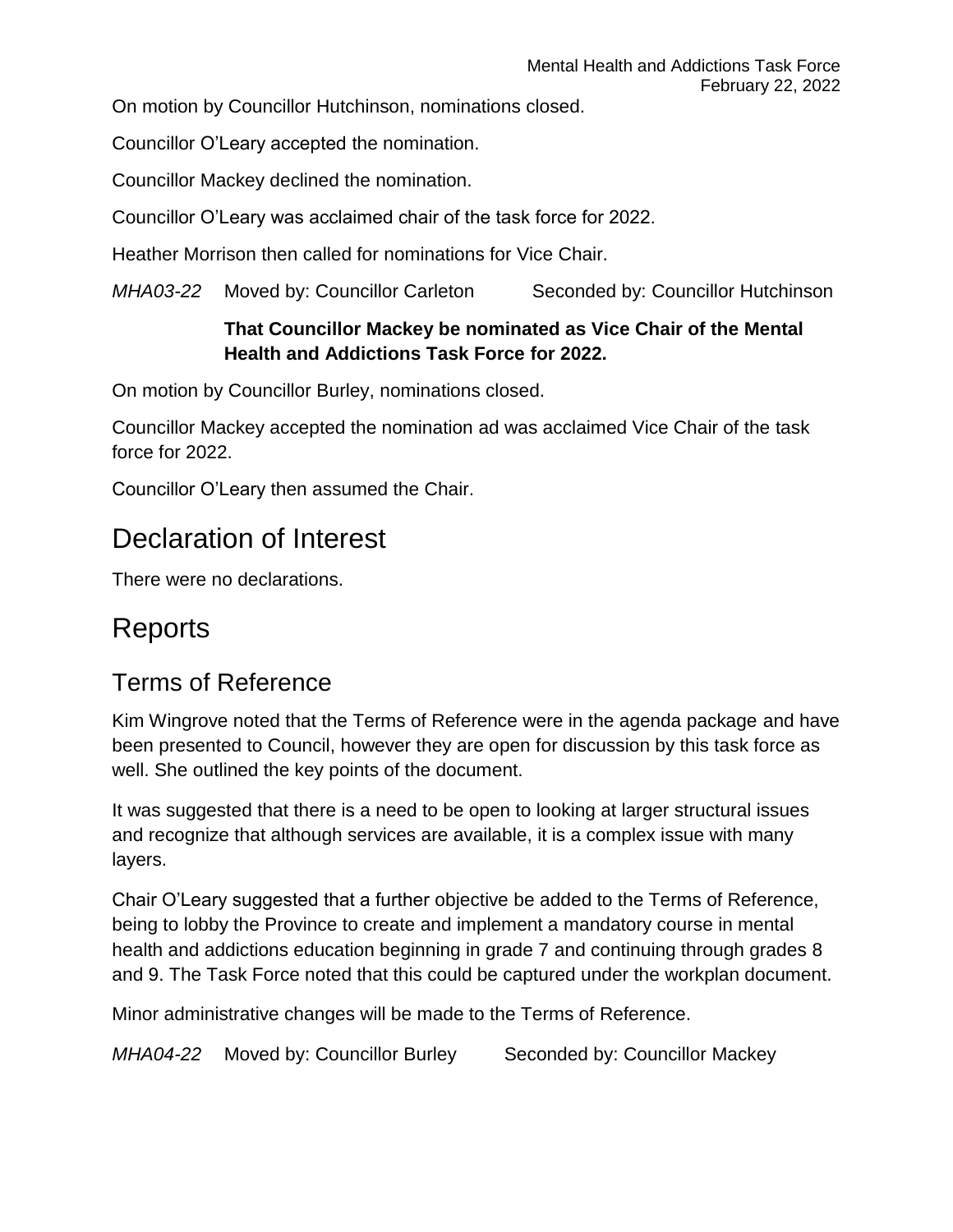Carried

#### SSR-MHATF-03-22 Mental Health and Addictions Proposed Work Plan

Barb Fedy outlined the above report. She noted the workplan is aggressive and high level and there is a lot to be achieved.

Staff noted that they can reach out to see if there is a representative from the Bluewater or Catholic School Boards to discuss the kind of supports that are available in the school system.

Staff asked Mr. MacFarlane, Ms. Vodden and Mr. Dodd if they would be able to speak to their insights at the next meeting in March. Presentations will be included in the next meeting.

The underfunding of mental health was discussed and the role the County has in fulfilling requests for mental health.

The housing issue requires capital dollars in order to build the infrastructure and to make it healthy housing. Housing needs to be uplifting for people and forms the basis of stabilization.

Ms. Vodden spoke to the use of capital in terms of mental health provision at Grey Bruce Health Services. She noted that historically this unit is not a high user of capital funds, however the women and children unit of the hospital continues to operate and ideally there would be a pediatric mental health unit. A 24-hour unit would be beneficial, as people in crisis need help immediately.

It is hoped that the Task Force will be able to make a business case for mental health and make the case for funders as well as the community in general about why investment in mental health makes sense.

Dr. Arra spoke to building healthy public policy.

Discussion occurred on what is in place to house people who access the emergency department. There is a need for supports as well as housing. People need to learn skills such as how to maintain a tenancy, etc. A low barrier approach is always used when discussing housing options. Some jurisdictions have succeeded with tiny homes, as some people do better with their own space.

Councillor Mackey left the meeting at this time.